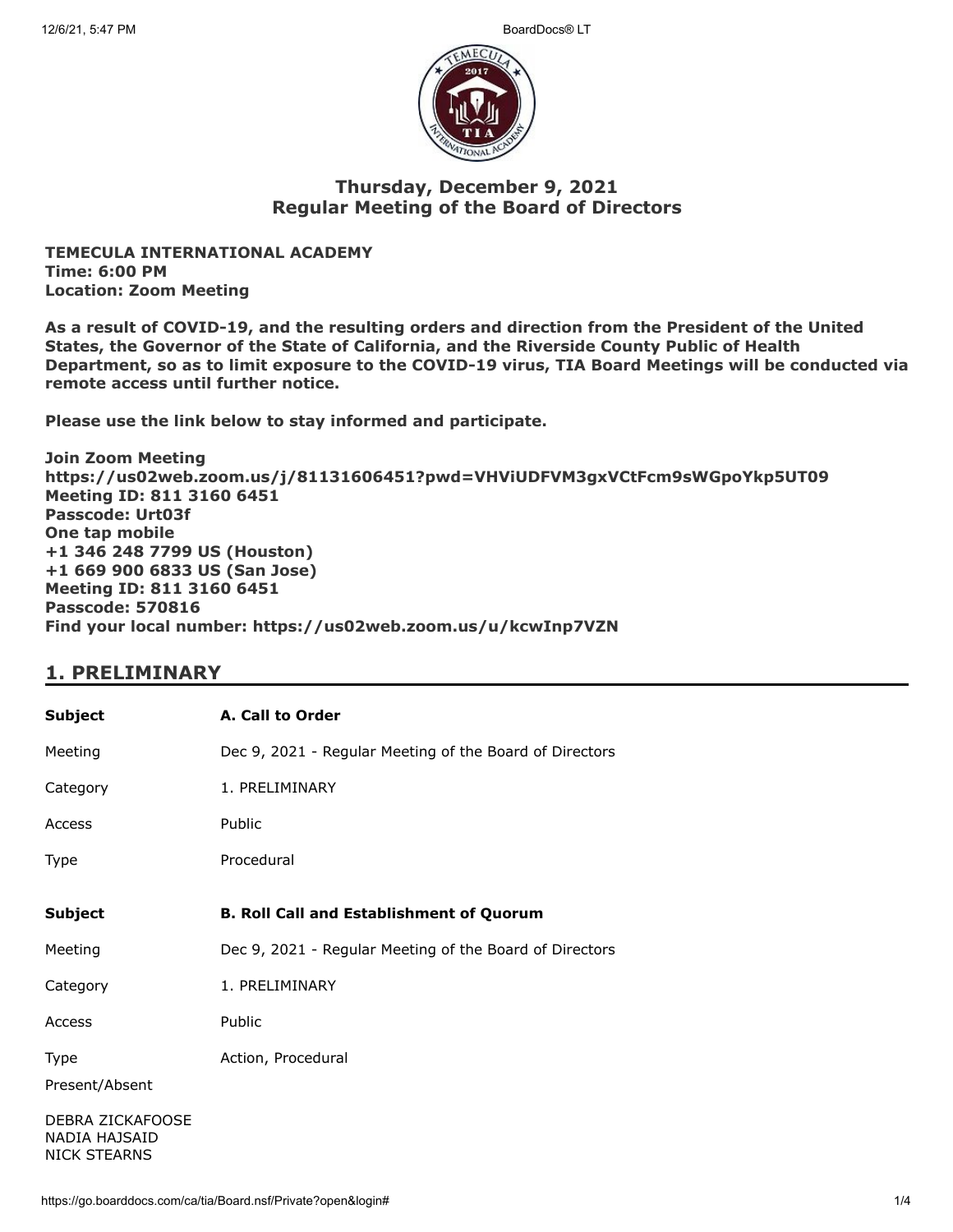| <b>Subject</b> | <b>C. Pledge of Allegiance</b>                          |
|----------------|---------------------------------------------------------|
| Meeting        | Dec 9, 2021 - Regular Meeting of the Board of Directors |
| Category       | 1. PRELIMINARY                                          |
| Access         | <b>Public</b>                                           |
| Type           | Procedural                                              |
|                |                                                         |
|                |                                                         |
| <b>Subject</b> | D. Approval of Agenda                                   |
| Meeting        | Dec 9, 2021 - Regular Meeting of the Board of Directors |
| Category       | 1. PRELIMINARY                                          |
| Access         | Public                                                  |
| Type           | Action                                                  |

## **2. PUBLIC COMMENTS**

| <b>Subject</b> | A. Public Comments                                      |
|----------------|---------------------------------------------------------|
| Meeting        | Dec 9, 2021 - Regular Meeting of the Board of Directors |
| Category       | 2. PUBLIC COMMENTS                                      |
| Access         | <b>Public</b>                                           |
| Type           | Information                                             |
|                | INSTRUCTIONS FOR PRESENTATIONS TO THE BOARD             |

TIA welcomes your participation at TIA Board meetings. The purpose of the meeting of the Board of Directors (Board) is to conduct the affairs of TIA in public. Your participation ensures continuing community interest in TIA.

EMAIL to provide comment during school closure due to COVID-19: [tiaoffice@temeculainternational.org](mailto:tiaoffice@temeculainternational.org). Please submit your comment prior to 4:30 p.m. on the day of the meeting. Comments will be read aloud during the time allotted. Those comments not read will be provided to all Board members for their review.

Comments regarding Open/Closed Session items found on the agenda should be limited to three (3) minutes per speaker, for a total of twenty-one (21) minutes. Unless an item has been placed on the published agenda in accordance with the Brown Act, there shall be no action taken, nor should there be comments on, responses to, or discussion of a topic not on the agenda. Public Comment emails will be presented to the Board of Directors. The Board members may: (1) acknowledge receipt of information/report; (2) refer to staff with no direction as to action or priority; or (3) refer the matter to the next agenda.

Personal attacks against TIA employees and/or TIA Board members are inappropriate and not considered by the Board at a public Board Meeting. The Board has a complaint process which should be followed. The Board will not respond to personal attacks against employees or Board members in a public meeting, and cautions members of the public that they will be personally responsible for any remarks made.

# **3. INFORMATION/DISCUSSION**

**Subject A. First Interim Fiscal Year 2021-22- Presented by David Graves**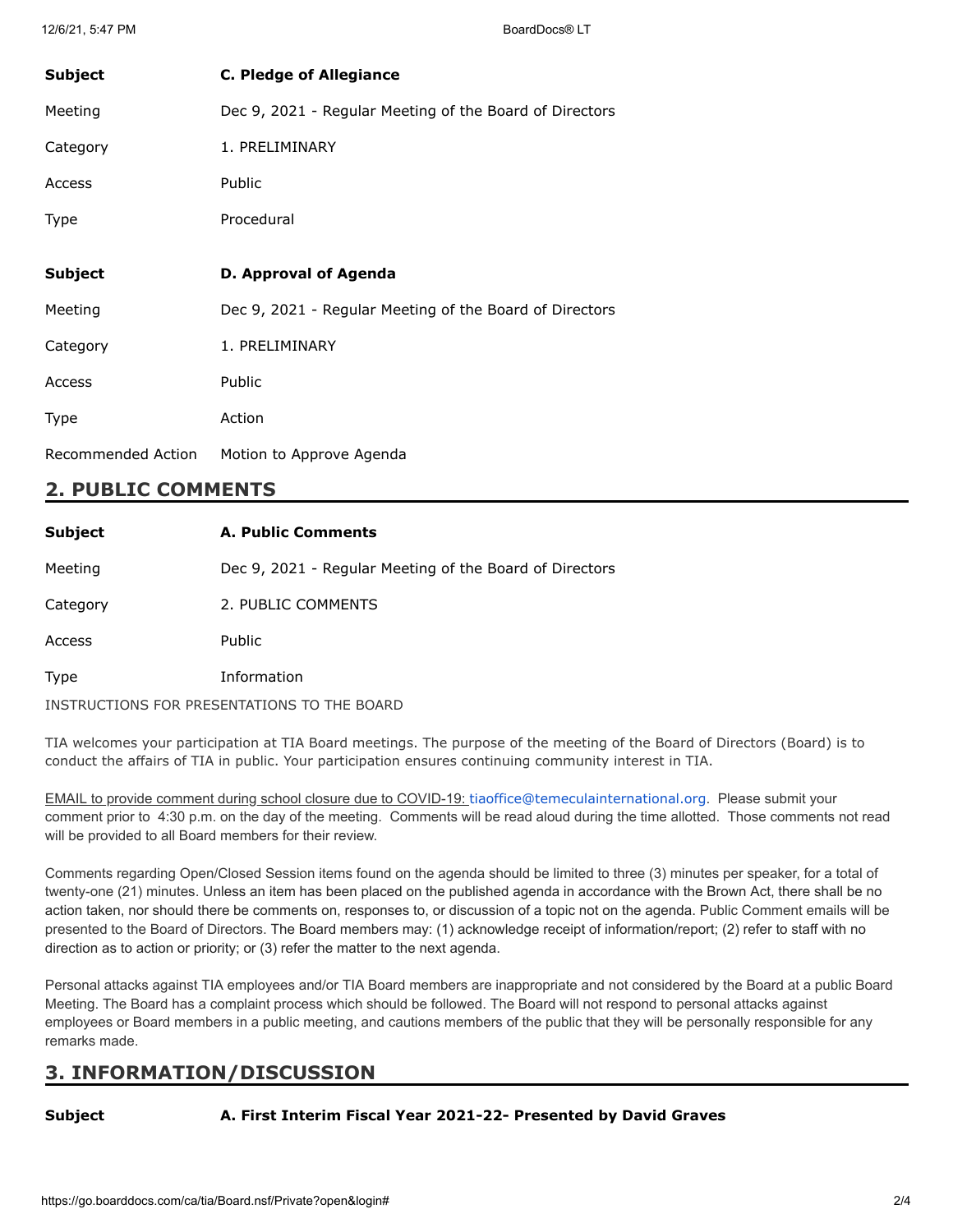| Discussion, Information   |
|---------------------------|
|                           |
| 3. INFORMATION/DISCUSSION |

# **4. ACTION ITEMS**

| <b>Subject</b>     | A. First Interim Fiscal Year 2021-22                                                   |
|--------------------|----------------------------------------------------------------------------------------|
| Meeting            | Dec 9, 2021 - Regular Meeting of the Board of Directors                                |
| Category           | 4. ACTION ITEMS                                                                        |
| Access             | Public                                                                                 |
| Type               | Action                                                                                 |
| Recommended Action | It is recommended the Board approve the Action item: First Interim Fiscal Year 2021-22 |

File Attachments [FirstInterimFinclDocs\\_TIA\\_FY22.pdf \(5,348 KB\)](https://go.boarddocs.com/ca/tia/Board.nsf/files/C9G3ZT095596/$file/FirstInterimFinclDocs_TIA_FY22.pdf)

| <b>Subject</b>     | <b>B. Educator Effectiveness Block Grant</b>                                            |
|--------------------|-----------------------------------------------------------------------------------------|
| Meeting            | Dec 9, 2021 - Regular Meeting of the Board of Directors                                 |
| Category           | 4. ACTION ITEMS                                                                         |
| Access             | Public                                                                                  |
| Type               | Action                                                                                  |
| Recommended Action | It is recommended the Board approve the Action item: Educator Effectiveness Block Grant |
|                    |                                                                                         |

File Attachments [Educator Block Grant 2021.docx.pdf \(374 KB\)](https://go.boarddocs.com/ca/tia/Board.nsf/files/C9FTHX7522B9/$file/Educator%20Block%20Grant%202021.docx.pdf)

| <b>Subject</b>     | C. Form 3350; Certificate of Signatures                                                   |
|--------------------|-------------------------------------------------------------------------------------------|
| Meeting            | Dec 9, 2021 - Regular Meeting of the Board of Directors                                   |
| Category           | 4. ACTION ITEMS                                                                           |
| Access             | Public                                                                                    |
| <b>Type</b>        | Action                                                                                    |
| Recommended Action | It is recommended the Board approve the Action item: Form 3350; Certificate of Signatures |

### File Attachments